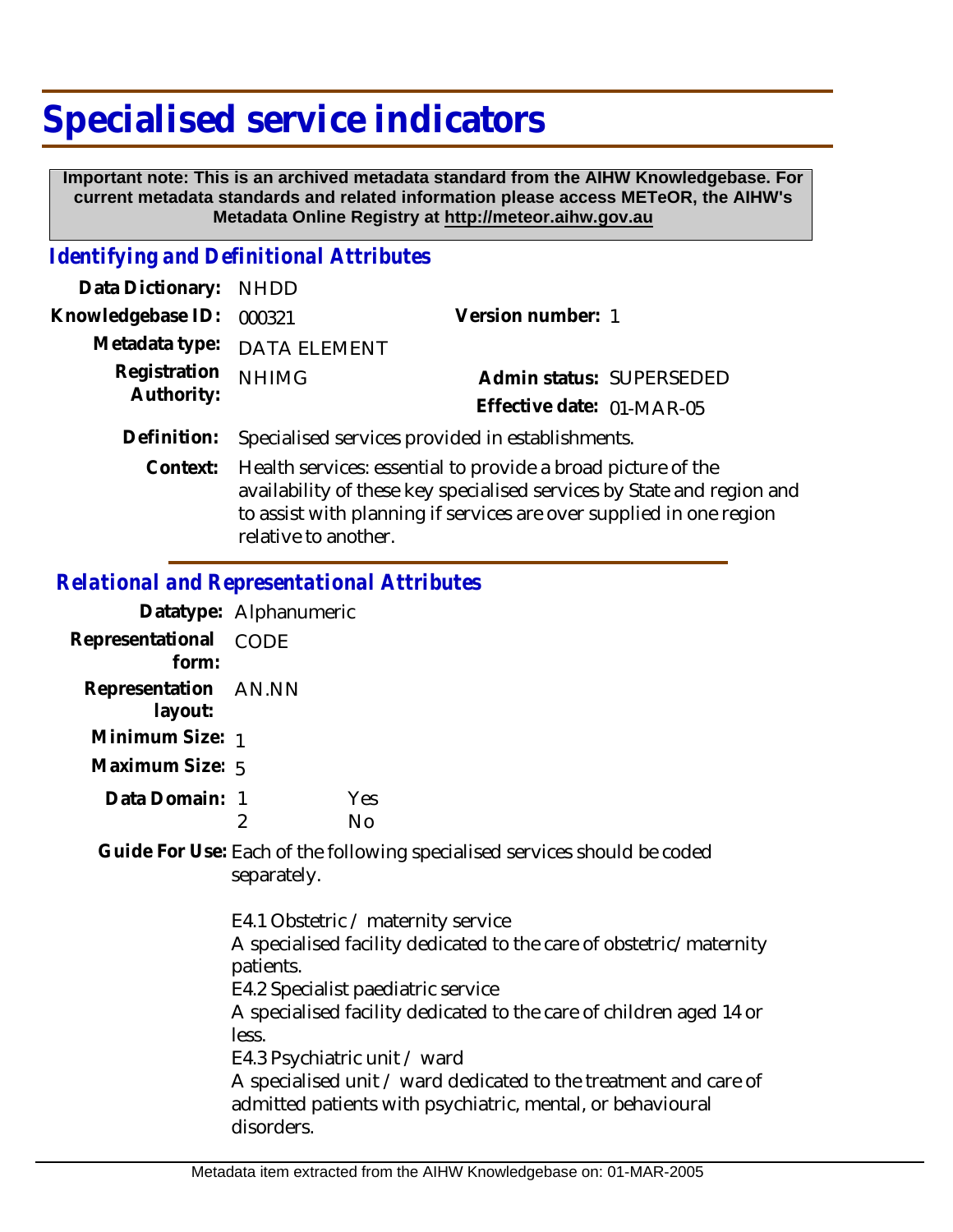E4.4. Intensive care unit (level III)

A specialised facility dedicated to the care of paediatric and adult patients requiring intensive care and sophisticated technological support services.

E4.5 Hospice care unit

A facility dedicated to the provision of palliative care to terminally ill patients.

E4.6 Nursing home care unit

A facility dedicated to the provision of nursing home care.

E4.7 Geriatric assessment unit

Facilities dedicated to the Commonwealth-approved assessment of the level of dependency of (usually) aged individuals either for purposes of initial admission to a long-stay institution or for purposes of reassessment of dependency levels of existing longstay institution residents.

E4.8 Domiciliary care service

A facility/service dedicated to the provision of nursing or other professional paramedical care or treatment and non-qualified domestic assistance to patients in their own homes or in residential institutions not part of the establishment.

E4.9 Alcohol and drug unit

A facility/service dedicated to the treatment of alcohol and drug dependence.

E4.10 Acute spinal cord injury unit (SS)

A specialised facility dedicated to the initial treatment and subsequent ongoing management and rehabilitation of patients with acute spinal cord injury, largely conforming to Australian Health Minister's Advisory Council guidelines for service provision.

E4.11 Coronary care unit

A specialised facility dedicated to acute care services for patients with cardiac diseases.

E4.12 Cardiac surgery unit (SS)

A specialised facility dedicated to operative and peri-operative care of patients with cardiac disease.

E4.13 Acute renal dialysis unit (SS)

A specialised facility dedicated to dialysis of renal failure patients requiring acute care.

E4.14 Maintenance renal dialysis centre (SS)

A specialised facility dedicated to maintenance dialysis of renal failure patients. It may be a separate facility (possibly located on hospital grounds) or known as a satellite centre or a hospitalbased facility but is not a facility solely providing training services.

E4.15 Burns unit (level III) (SS)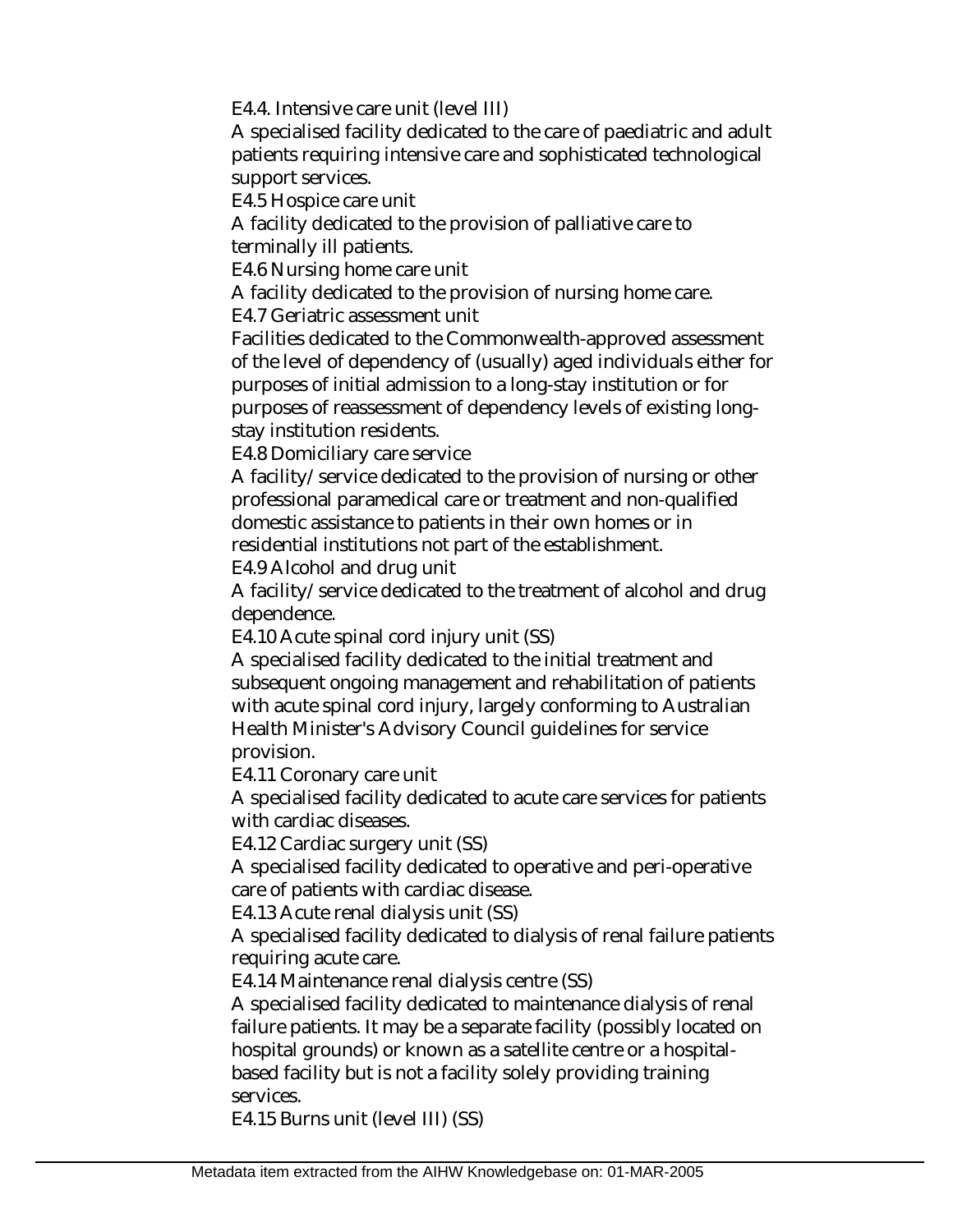A specialised facility dedicated to the initial treatment and subsequent rehabilitation of the severely injured burns patient (usually >10 per cent of patients body surface affected). E4.16 Major plastic/reconstructive surgery unit (SS)

A specialised facility dedicated to general purpose plastic and specialised reconstructive surgery, including maxillofacial, microsurgery and hand surgery.

E4.17 Oncology (cancer treatment) unit (SS)

A specialised facility dedicated to multidisciplinary investigation, management, rehabilitation and support services for cancer patients. Treatment services include surgery, chemotherapy and radiation.

E4.18 Neonatal intensive care unit (level III) (SS)

A specialised facility dedicated to the care of neonates requiring care and sophisticated technological support. Patients usually require intensive cardiorespiratory monitoring, sustained assistance ventilation, long-term oxygen administration and parenteral nutrition.

E4.19 In-vitro fertilisation unit

A specialised facility dedicated to the investigation of infertility provision of in-vitro fertilisation services.

E4.20 Comprehensive epilepsy centre (SS)

A specialised facility dedicated to seizure characterisation,

evaluation of therapeutic regimes, pre-surgical evaluation and epilepsy surgery for patients with refractory epilepsy.

E4.21 Transplantation unit

A specialised facility dedicated to organ retrieval, transplantation and ongoing care of the transplant recipient.

- bone marrow
- renal
- heart, including heart-lung
- liver

- pancreas

E4.22 Clinical genetics unit (SS)

A specialised facility dedicated to diagnostic and counselling services for clients who are affected by, at risk of or anxious about genetic disorders.

E4.23 Sleep centre

A specialised facility linked to a sleep laboratory dedicated to the investigation and management of sleep disorders.

E4.24 Neuro surgical unit

A specialised facility dedicated to the surgical treatment of neurological conditions.

E4.25 Infectious diseases unit

A specialised facility dedicated to the treatment of infectious